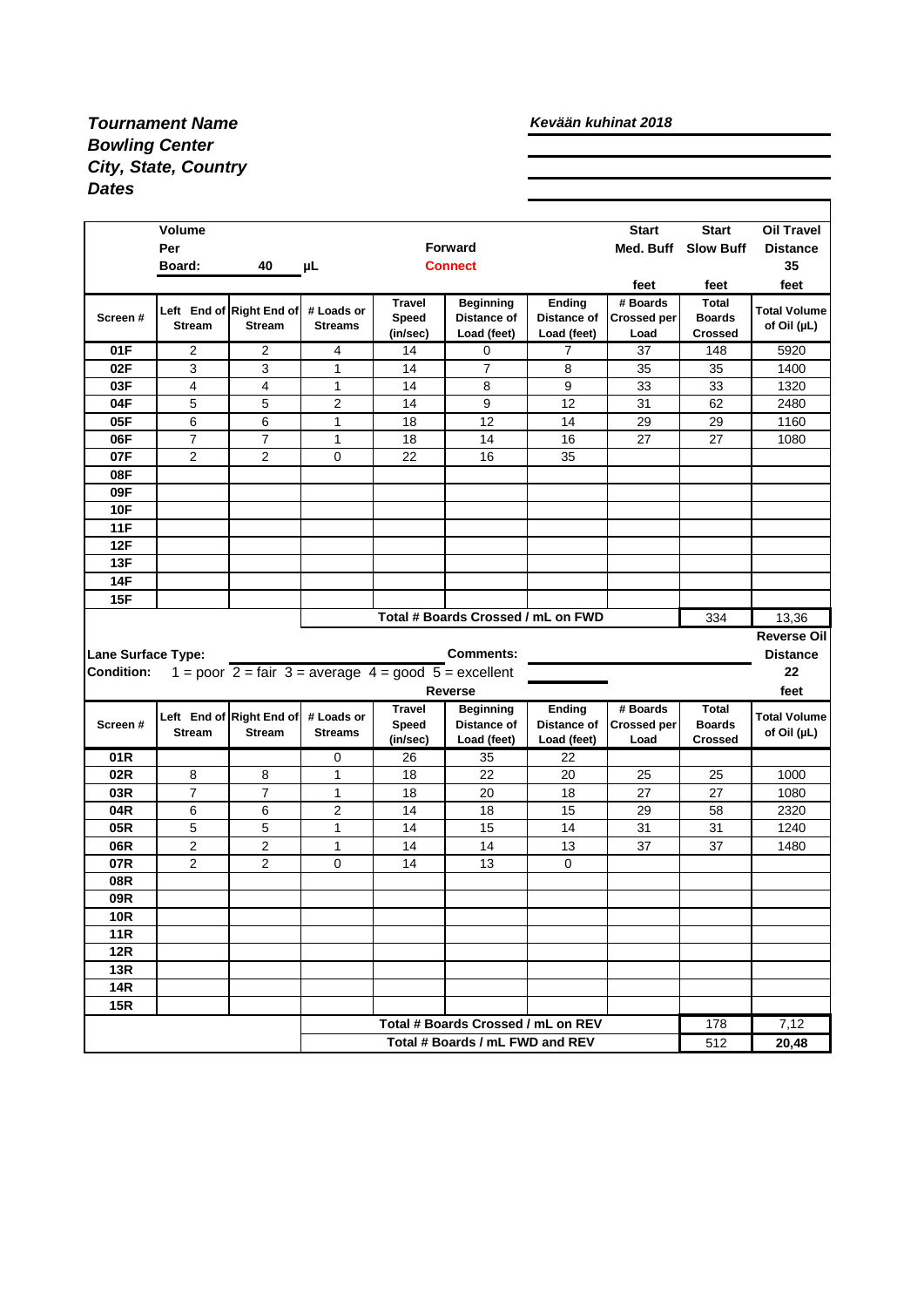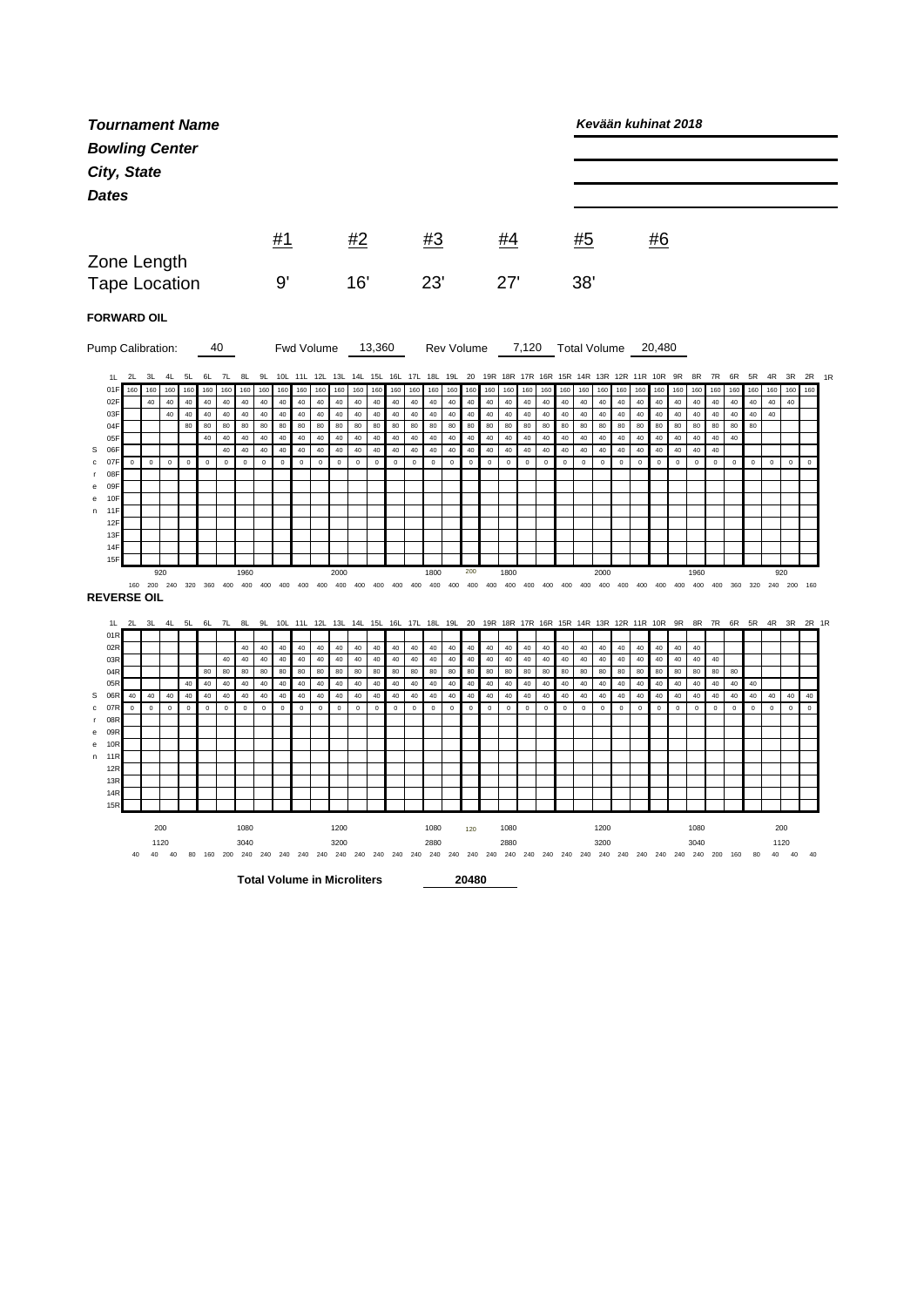| <b>Microliters</b> | Avg. 2-5L |       | Avg. 6-10L Avg. 11-15L Avg. 16-20L Avg. 20-16R Avg. 15-11R Avg. 10-6R |        |        |        |       | Avg. 5-2R |
|--------------------|-----------|-------|-----------------------------------------------------------------------|--------|--------|--------|-------|-----------|
|                    | 280       | 608   | 640                                                                   | 640    | 640    | 640    | 608   | 280       |
| <b>Ratio</b>       | 20:2L     | 20:5L | 20:10L                                                                | 20:15L | 20:15R | 20:10R | 20:5R | 20:2R     |
|                    | 3,20      | .60   | .00.                                                                  | .00    | 00,    | 1,00   | 1,60  | 3,20      |

## **Kevään kuhinat 2018 Composite Pattern**